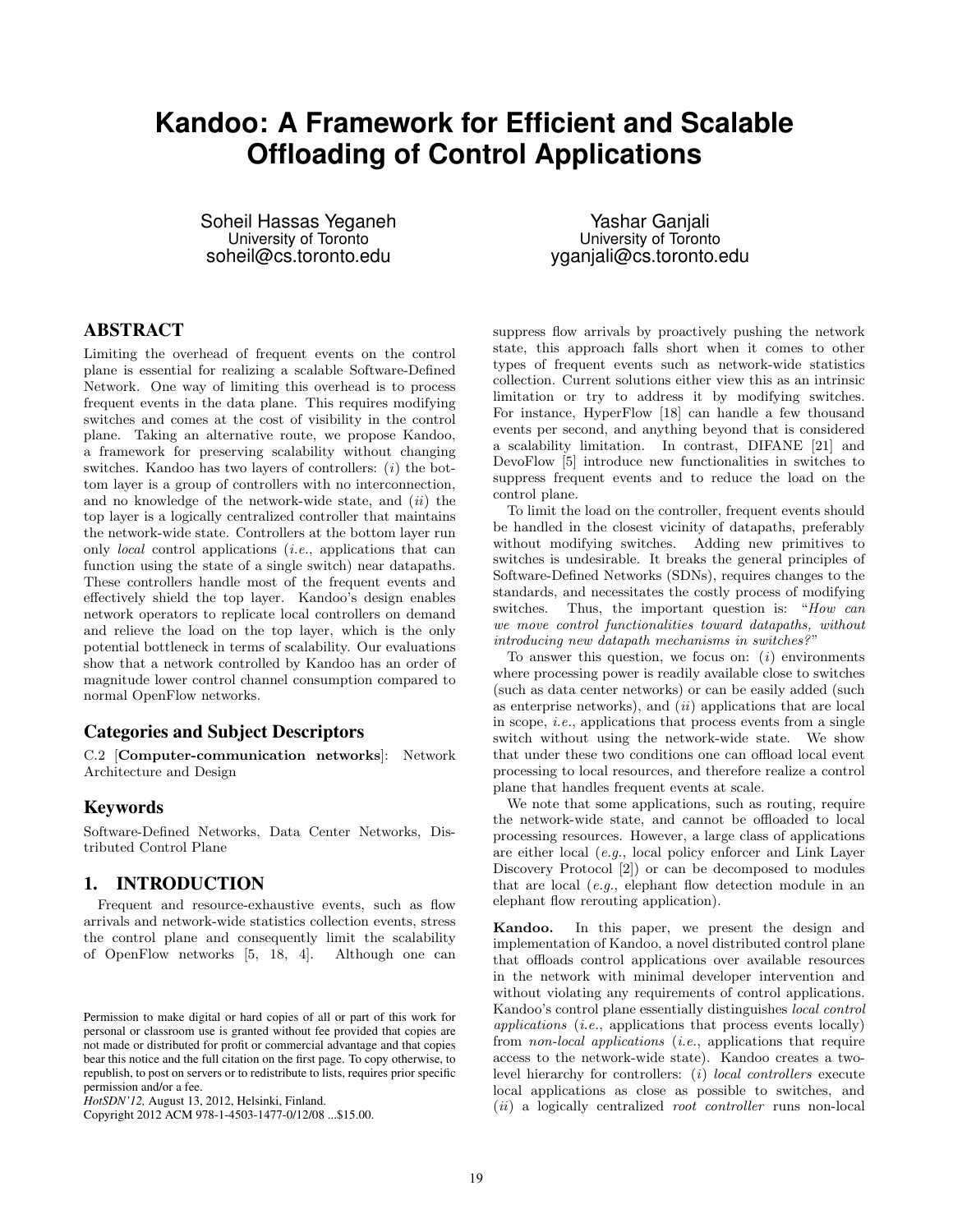

<span id="page-1-0"></span>Figure 1: Kandoo's Two Levels of Controllers. Local controllers handle frequent events, while a logically centralized root controller handles rare events.

control applications. As illustrated in Figure [1,](#page-1-0) several local controllers are deployed throughout the network; each of these controllers controls one or a handful of switches. The root controller, on the other hand, controls all local controllers.

It is easy to realize local controllers since they are merely switch proxies for the root controller, and they do not need the network-wide state. They can even be implemented directly in OpenFlow switches. Interestingly, local controllers can linearly scale with the number of switches in a network. Thus, the control plane scales as long as we process frequent events in local applications and shield the root controller from these frequent events. Needless to say, Kandoo cannot help any control applications that require network-wide state (even though it does not hurt them, either). We believe such applications are intrinsically hard to scale, and solutions like Onix [\[8\]](#page-5-5) and HyperFlow [\[18\]](#page-5-1) provide the right frameworks for running such applications.

Our implementation of Kandoo is completely compliant with the OpenFlow specifications. Data and control planes are decoupled in Kandoo. Switches can operate without having a local controller; control applications function regardless of their physical location. The main advantage of Kandoo is that it gives network operators the freedom to configure the deployment model of control plane functionalities based on the characteristics of control applications.

The design and implementation of Kandoo are presented in Sections [2.](#page-1-1) Our experiments confirm that Kandoo scales an order of magnitude better than a normal OpenFlow network and would lead to more than 90% of events being processed locally under reasonable assumptions, as described in Section [3.](#page-3-0) Applications of Kandoo are not limited to the evaluation scenarios presented in this paper. In Section [4,](#page-4-0) we briefly discuss other potential applications of Kandoo and compare it to existing solutions. We conclude our discussion in Section [5.](#page-5-6)

#### <span id="page-1-1"></span>2. DESIGN AND IMPLEMENTATION

Design objectives. Kandoo is designed with the following goals in mind. First, Kandoo must be compatible with OpenFlow: we do not introduce any new data plane functionality in switches, and, as long as they support OpenFlow, Kandoo supports them, as well. Second, Kandoo automatically distributes control applications without any manual intervention. In other words, Kandoo control



<span id="page-1-2"></span>Figure 2: Toy example for Kandoo's design: In this example, two hosts are connected using a simple line topology. Each switch is controlled by one local Kandoo controller. The root controller controls the local controllers. In this example, we have two control applications:  $App<sub>detect</sub>$  is a local control application, but Appreroute is non-local.

applications are not aware of how they are deployed in the network, and application developers can assume their applications would be run on a centralized OpenFlow controller. The only extra information Kandoo needs is a flag showing whether a control application is local or not.

In what follows, we explain Kandoo's design using a toy example. We show how Kandoo can be used to reroute elephant flows in a simple network of three switches (Figure [2\)](#page-1-2). Our example has two applications: (i)  $App_{detect}$ , and (ii)  $App_{reroute}$ .  $App_{detect}$  constantly queries each switch to detect elephant flows. Once an elephant flow is detected,  $App<sub>detect</sub>$  notifies  $App<sub>reroute</sub>$ , which in turn may install or update flow-entries on network switches.

It is extremely challenging, if not impossible, to implement this application in current OpenFlow networks without modifying switches [\[5\]](#page-5-0). If switches are not modified, a (logically) centralized control needs to frequently query all switches, which would place a considerable load on control channels.

Kandoo Controller. As shown in Figure [3,](#page-2-0) Kandoo has a controller component at its core. This component has the same role as a general OpenFlow controller, but it has Kandoo-specific extensions for identifying application requirements, hiding the complexity of the underlying distributed application model, and propagating events in the network.

A network controlled by Kandoo has multiple local controllers and a logically centralized root controller.<sup>[1](#page-1-3)</sup> These controllers collectively form Kandoo's distributed control plane. Each switch is controlled by only one Kandoo controller, and each Kandoo controller can control multiple switches. If the root controller needs to install flow-entries on switches of a local controller, it delegates the requests to the respective local controller. Note that for high availability, the root controller can register itself as the slave controller for a specific switch (this behavior is supported in OpenFlow 1.2 [\[1\]](#page-5-7)).

<span id="page-1-3"></span> $^1\rm{We}$  note that the root controller in Kandoo can itself be logically/physically distributed. In fact, it is straightforward to implement Kandoo's root controller using Onix [\[8\]](#page-5-5) or Hyperflow [\[18\]](#page-5-1).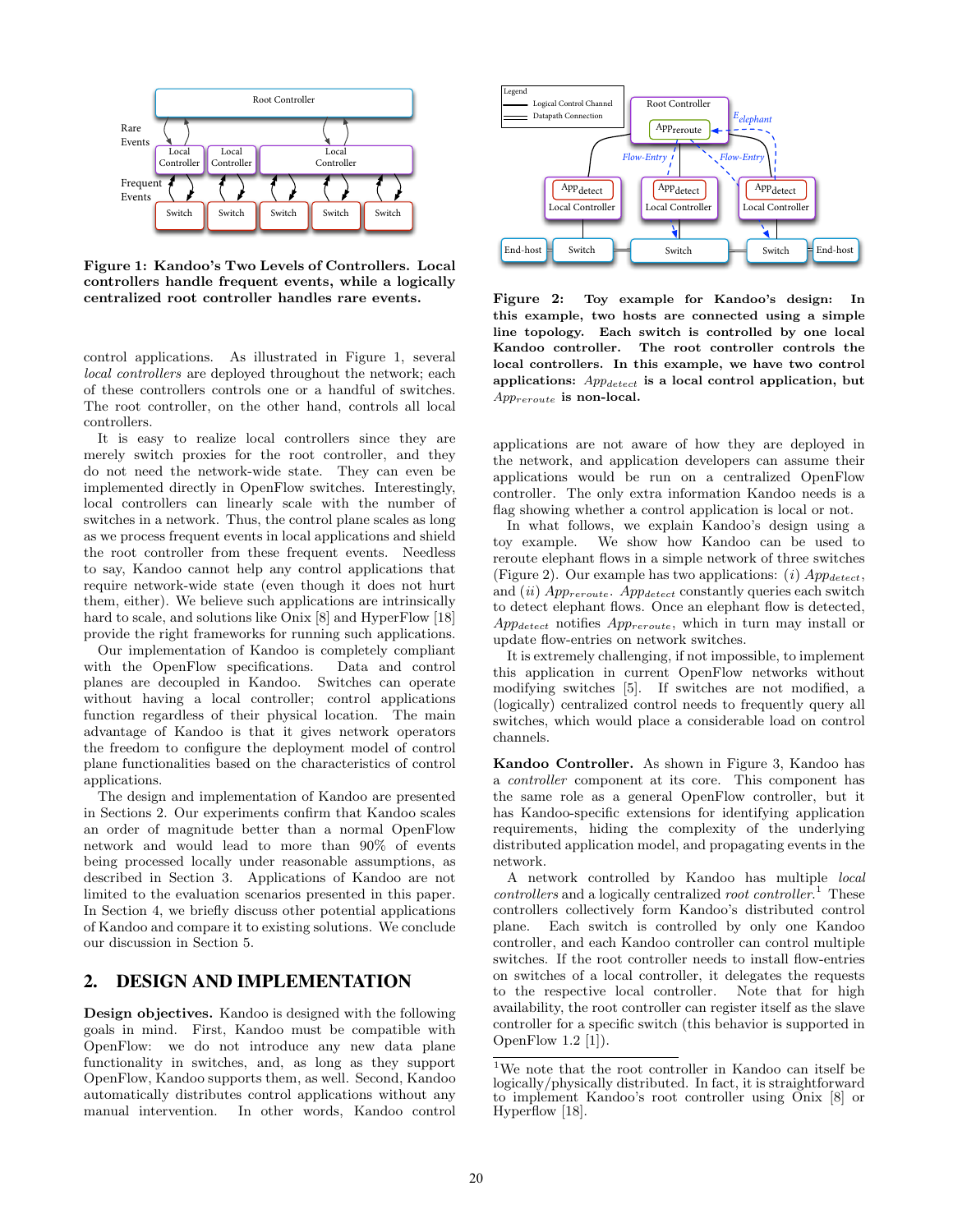

<span id="page-2-0"></span>Figure 3: Kandoo's high level architecture.

Deployment Model. The deployment model of Kandoo controllers depends on the characteristics of a network. For software switches, local controllers can be directly deployed on the same end-host. Similarly, if we can change the software of a physical switch, we can deploy Kandoo directly on the switch. Otherwise, we deploy Kandoo local controllers on the processing resources closest to the switches. In such a setting, one should provision the number of local controllers based on the workload and available processing resources. Note that we can use a hybrid model in real settings. For instance, consider a virtualized deployment environment depicted in Figure [4,](#page-2-1) where virtual machines are connected to the network using software switches. In this environment, we can place local controllers in end-hosts next to software switches and in separate nodes for other switches. Event 3. The root controller controller controller can subscribe Resource Propagation. The root controller can subscribe Resource Propagation. The root controller can subscribe Resource Propagation. The root controller ca

In our toy example (Figure [2\)](#page-1-2), we have four Kandoo controllers: three local controllers controlling the switches and a root controller. The local controllers can be physically positioned using any deployment model explained above. Note that, in this example, we have the maximum number of local controllers required.

Control Applications. Control applications function using the abstraction provided by the controller and are not aware of Kandoo internals. They are generally OpenFlow applications and can therefore send OpenFlow messages and listen on events. Moreover, they can emit Kandoo events (i.e., internal events), which can be consumed by other applications, and they can reply to the application that emitted an event. Control applications are loaded in local name spaces and can communicate using only Kandoo events. This is to ensure that Kandoo does not introduce faults by offloading applications.

In our example,  $E_{elephant}$  is a Kandoo event that carries matching information about the detected elephant flow  $(e.g.,$ its OpenFlow match structure) and is emitted by  $App_{detect}$ .

A local controller can run an application only if the application is local. In our example,  $App_{reroute}$  is not local, i.e., it may install flow-entires on any switch in the network. Thus, the root controller is the only controller able to run  $App$ reroute. In contrast,  $App_{detect}$  is local; therefore, all controllers can run it.



<span id="page-2-1"></span>Figure 4: Kandoo in a virtualized environment. For software switches, we can leverage the same endhost for local controllers, and, for physical switches, we use separate processing resources.

to specific events in the local controllers using a simple messaging channel plus a filtering component. Once the local controller receives and locally processes an event, it relays the event to the root controller for further processing. Note that all communications between Kandoo controllers are event-based and asynchronous.

In our example, the root controller subscribes to events of type  $E_{elephant}$  in the local controllers since it is running  $App_{reroute}$  listening on  $E_{elephant}$ .  $E_{elephant}$  is fired by an  $App_{detect}$  instance deployed on one of the local controllers and is relayed to root controller. Note that if the root controller does not subscribe to  $E_{elephant}$ , the local controllers will not relay  $E_{elephant}$  events.

It is important to note that the data flow in Kandoo is not always bottom-up. A local application can explicitly request data from an application deployed on the root controller by emitting an event, and applications on the root controllers can send data by replying to that event. For instance, we can have a topology service running on the root controller that sends topology information to local applications by replying to events of a specific type.

Reactive vs. Proactive. Although Kandoo provides a scalable method for event handling, we strongly recommend pushing network state proactively. We envision Kandoo to be used as a scalable, adaptive control plane, where the default configuration is pushed proactively and is adaptively refined afterwards. In our toy example, default paths can be pushed proactively, while elephant flows will be rerouted adaptively.

Implementation Details. We implemented Kandoo in a mixture of C, C++, and Python. Our implementation has a low memory footprint and supports dynamically loadable plug-ins, which can be implemented in C, Python, and Java. It also provides an RPC API for more general integration scenarios. Our implementation of Kandoo is extremely modular; any component or back-end can be easily replaced, which simplifies porting Kandoo to physical switches. Currently, Kandoo supports OpenFlow 1.0 (OpenFlow 1.1 and 1.2 support is under development).

For the applications, we created a "central application repository" and developed a simple package management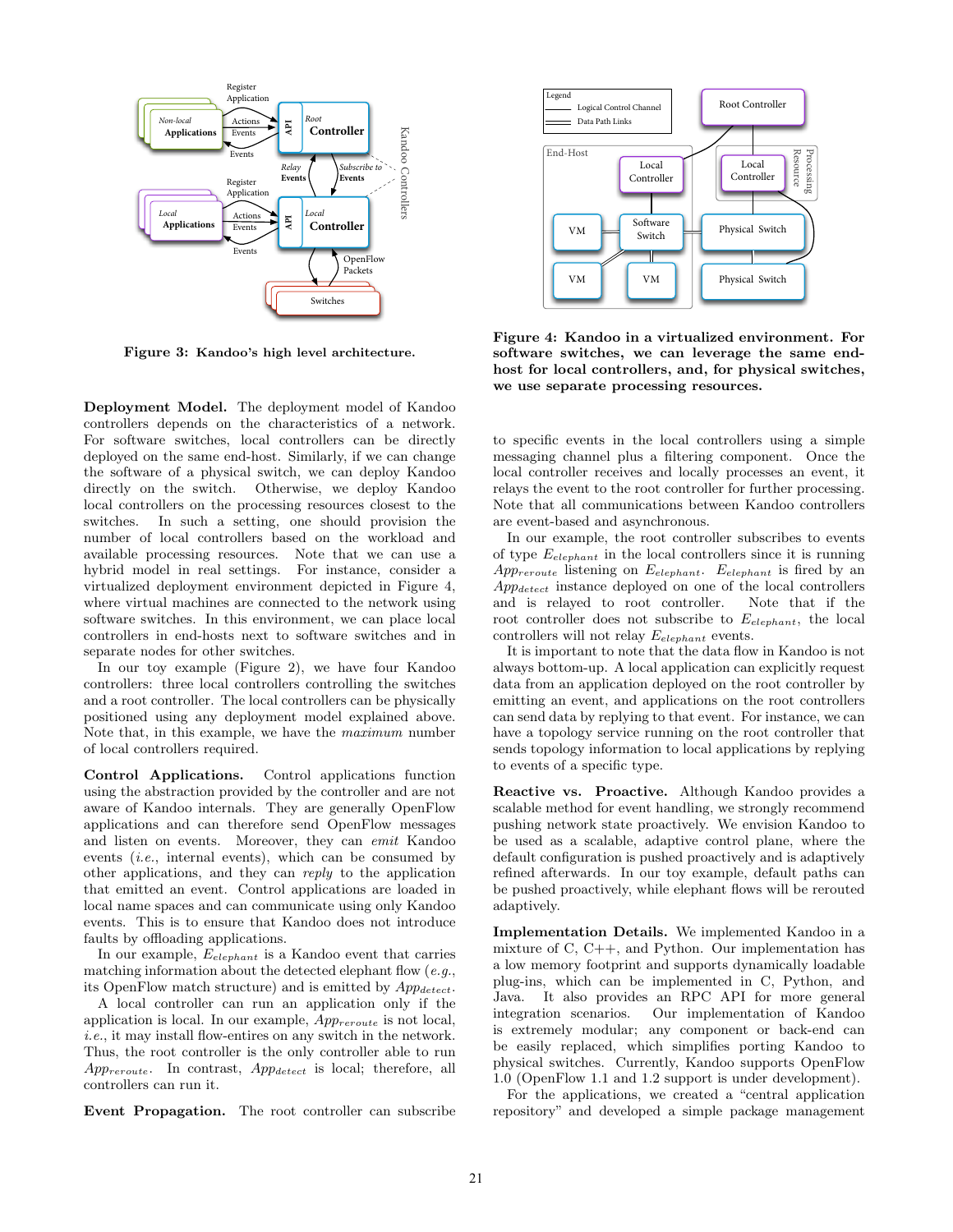system, which supports application dependency. When booting up, a controller downloads the information about all applications from the repository and then retrieves the applications it can run.

Single-node Performance. Single-node performance of Kandoo is of significant importance since local controllers process frequent events from single switches. For this reason, our implementation is efficient and has low overhead. A single Kandoo controller can reach a throughput of more than 1M pkt-in per second from 512 switches using a single thread on a Xeon E7-4807.

## <span id="page-3-0"></span>3. EVALUATION

We have evaluated Kandoo using different applications in an emulated environment. For the sake of space, we present only the results obtained for the elephant flow detection problem. This evaluation demonstrates the feasibility of Kandoo to distribute the control plane at scale and strongly supports our argument.

Setup. In our experiments, we realize a two-layer hierarchy of Kandoo controllers as shown in Figure [5.](#page-3-1) In each experiment, we emulate an OpenFlow network using a slightly modified version of Mininet [\[9\]](#page-5-8) hosted on a physical server equipped with  $64G$  of RAM and 4 Intel  $Xeon(R)$ E7-4807 CPUs (each with 6 cores). We use OpenVSwitch 1.4 [\[11\]](#page-5-9) as our kernel-level software switch.



<span id="page-3-1"></span>Figure 5: Experiment Setup. We use a simple tree topology. Each switch is controlled by one local Kandoo controller. The root Kandoo controller manages the local controllers.

Elephant Flow Detection. We implemented Elephant Flow Detection applications (i.e.,  $App_{reroute}$  and  $App_{detect}$ ) as described in Section [2.](#page-1-1) As depicted in Figure [5,](#page-3-1) App<sub>detect</sub> is deployed on all Kandoo local controllers, whereas  $App_{reroute}$  is deployed only on the root controller. Our implementation of  $App_{detect}$  queries only the top-of-rack (ToR) switches to detect the elephant flows. To distinguish ToR switches from the core switch, we implemented a simple link discovery technique.  $App_{detect}$  fires one query per flow per second and reports a flow as elephant if it has sent more than 1MB of data. Our implementation of  $App_{reroute}$  installs new flow entries on all switches for the detected elephant flow.

Learning Switch. In addition to these two applications, we use a simple learning switch application on all controllers to setup paths. This application associates MAC addresses to ports and installs respective flow entries on the switch. We note that the bandwidth consumed for path setup is negligible compared to the bandwidth consumption for elephant flow detection. Thus, our evaluation results would still apply, even if we install all paths proactively.

Methodology. In our experiments, we aim to study how this control plane scales with respect to the number of elephant flows and network size compared to a normal Open-Flow network (where all three applications are on a single controller). We measure the number of requests processed by each controller and their bandwidth consumption. We note that our goal is to decrease the load on the root controller in Kandoo. Local controllers handle events locally, which consume far less bandwidth compared to events sent to the root controller. Moreover, Kandoo's design makes it easy to add local controllers when needed, effectively making the root controller the only potential bottleneck in terms of scalability.

Our first experiment studies how these applications scale with respect to the number of elephant flows in the network. In this experiment, we use a tree topology of depth 2 and fanout 6 (*i.e.*, 1 core switch, 6 top-of-rack switches, and 36 end-hosts). Each end-host initiates one hundred UDP flows to any other host in the network. This synthetic workload stresses Kandoo since most flows are not local. As reported in [\[3\]](#page-5-10), data center traffic has locality, and Kandoo would therefore perform better in practice.

As depicted in Figure [6,](#page-4-1) control channel consumption and the load on the central controller are considerably lower for Kandoo, even when all flows are elephant<sup>[2](#page-3-2)</sup>: five times smaller in terms of packets (Figure  $6(a)$ ), and an order of magnitude in terms of bytes (Figure  $6(b)$ ). The main reason is that, unlike the normal OpenFlow, the central controller does not need to query the ToR switches. Moreover,  $App<sub>detect</sub>$  fires one event for each elephant flow, which results in significantly less events.

To study Kandoo's scalability based on the number of nodes in the network, we fix ratio of the elephant flows at 20% and experiment with networks of different fanouts. As illustrated in Figure [7,](#page-4-4) the role of local controllers is more pronounced when we have larger networks. These controllers scale linearly with the size of the network and effectively shield the control channels from frequent events. Consequently, Kandoo's root controller handles significantly less events compared to a normal OpenFlow network.

Based on these two experiments, Kandoo scales significantly better than a normal OpenFlow network. It is important to note that the performance of Kandoo can be improved further by simple optimization in  $App_{detect}$ . For example, the load on the central controller can be halved if  $App<sub>detect</sub>$  queries only the flow-entries initiated by the hosts directly connected to the respective switch.

<span id="page-3-2"></span><sup>&</sup>lt;sup>2</sup>When all flows are elephant,  $App_{detect}$  fires an event for each flow. Thus, it reflects the maximum number of events Kandoo will fire for elephant flow detection.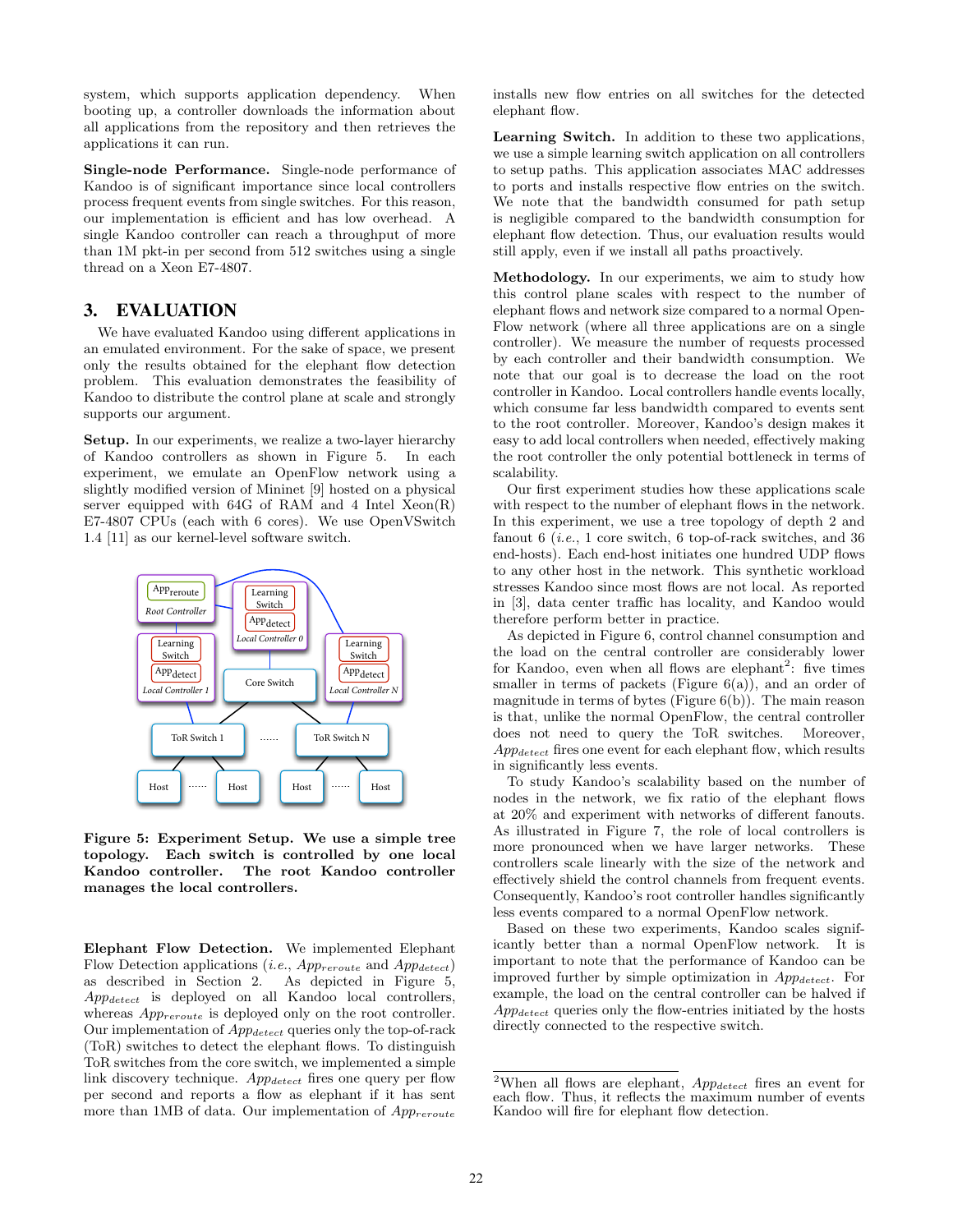<span id="page-4-2"></span>

(a) Average number of messages received by the controllers



<span id="page-4-3"></span><span id="page-4-1"></span>Figure 6: Control Plane Load for the Elephant Flow Detection Scenario. The load is based on the number of elephant flows in the network.

#### <span id="page-4-0"></span>4. RELATED WORK

Datapath Extensions. The problem that we tackle in this paper is a generalization of several previous attempts at scaling SDNs. A class of solutions, such as DIFANE [\[21\]](#page-5-3) and DevoFlow [\[5\]](#page-5-0), address this problem by extending data plane mechanisms of switches with the objective of reducing the load towards the controller. DIFANE tries to partly offload forwarding decisions from the controller to special switches, called authority switches. Using this approach, network operators can reduce the load on the controller and the latencies of rule installation. DevoFlow, on the other hand, introduces new mechanisms in switches to dispatch far fewer "important" events to the control plane. Kandoo has the same goal, but, in contrast to DIFANE and DevoFlow, it does not extend switches; instead, it moves control plane functions closer to switches. Kandoo's approach is more general and works well in data centers, but it might have a lower throughput than specific extensions implemented in hardware. replace the functionality of DIFANE or DevoFlow, but they 0

Interestingly, we can use Kandoo to prototype and test DIFANE, DevoFlow, or other potential hardware extensions. For instance, an authority switch in DIFANE can be emulated by a local Kandoo controller that manages a subset of switches in the network. As another example, DevoFlow's extensions can also be emulated using Kandoo controllers directly installed on switches. These controllers not only



(a) Average number of packets received by the controllers



<span id="page-4-4"></span>(b) Average number of bytes received by the controllers

Figure 7: Control Plane Load for the Elephant Flow Detection Scenario. The load is based on the number of nodes in the network.

also provide a platform to run any local control application in their context.

Distributed Controllers. HyperFlow [\[18\]](#page-5-1), Onix [\[8\]](#page-5-5), SiBF [\[10\]](#page-5-11), and Devolved Controllers [\[17\]](#page-5-12) try to distribute the control plane while maintaining logically centralized, eventually consistent network state. Although these approaches have their own merits, they impose limitations on applications they can run. This is because they assume that all applications require the network-wide state; hence, they cannot be of much help when it comes to local control applications. That said, the distributed controllers can be used to realize a scalable root controller, the controller that runs non-local applications in Kandoo.

Middleboxes. Middlebox architectures, such as Flow-Stream [\[7\]](#page-5-13), SideCar [\[15\]](#page-5-14) and CoMb [\[13\]](#page-5-15), provide scalable programmability in data plane by intercepting flows using processing nodes in which network applications are deployed. Kandoo is orthogonal to these approaches in the sense that it operates in the control plane, but it provides a similar distribution for control applications. In a network equipped with FlowStream, SideCar or CoMb, Kandoo can share the processing resources with middleboxes (given that control and data plane applications are isolated) in order to increase resource utilization and decrease the number of nodes used by Kandoo.

Active Networks. Active Networks (AN) and SDNs represent different schools of thought on programmable networks. SDNs provide programmable control planes, whereas ANs allow programmability in networking elements at packet